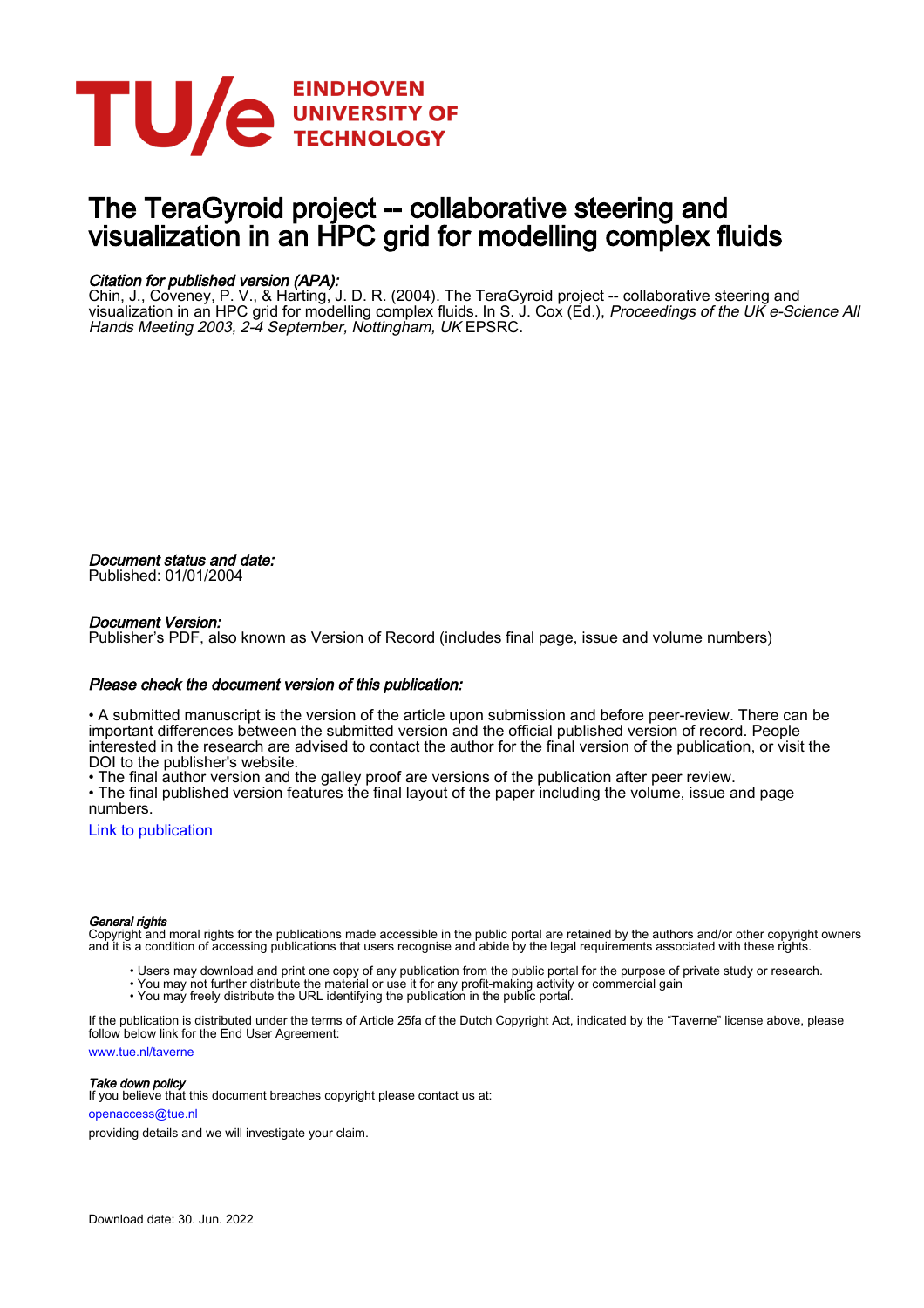# The TeraGyroid project – collaborative steering and visualization in an HPC Grid for modelling complex fluids

Jonathan Chin and Peter V. Coveney

Centre for Computational Science, Department of Chemistry, University College London, Christopher Ingold Laboratories, 20 Gordon Street, London WC1H 0AJ, United Kingdom

Jens Harting

Institute for Computer Applications 1, University of Stuttgart, Pfaffenwaldring 27, D-70569 Stuttgart, Germany

The TeraGyroid experiment[1] addressed a large scale problem of genuine scientific interest and showed how intercontinental Grids enable new paradigms for collaborative computational science that can dramatically reduce the time to insight. TeraGyroid used computational steering over a Grid to study the self-assembly and dynamics of gyroid mesophases (found in novel materials and living cells) using the largest set of lattice Boltzmann simulations ever performed.

#### I. INTRODUCTION

#### A. Complex Fluids

The term "simple fluid" usually refers to a fluid which can be described to a good degree of approximation by macroscopic quantities only, such as the density field  $\rho(\mathbf{x})$ , velocity field  $\mathbf{v}(\mathbf{x})$ , and perhaps temperature  $T(\mathbf{x})$ . Such fluids are governed by the well-known Navier-Stokes equations[2], which, being nonlinear, are difficult to solve in the most general case, with the result that numerical solution of the equations has become a common tool for understanding the behaviour of "simple" fluids, such as water or air.

Conversely, a "complex fluid" is one whose macroscopic flow is affected by its microscopic properties. A good example of such a fluid is blood: as it flows through vessels (of order millimetres wide and centimetres long), it is subjected to shear forces, which cause red blood cells (of order micrometres wide) to align with the flow so that they can slide over one another more easily, causing the fluid to become less viscous; this change in viscosity in turn affects the flow profile. Hence, the macroscopic blood flow is affected by the microscopic alignment of its constituent cells. Other examples of complex fluids include biological fluids such as milk, cell organelles and cytoplasm, as well as polymers and liquid crystals. In all of these cases, the density and velocity fields are insufficient to describe the fluid behaviour, and in order to understand this behaviour, it is necessary to treat effects which occur over a very wide range of length and time scales.

This length and time scale gap makes complex fluids even more difficult to model than "simple" fluids. While numerical solutions of the macroscopic equations are possible for many simple fluids, such a level of description may not exist for complex fluids, yet simulation of every single molecule involved is computationally infeasible.

#### B. Mesoscale modelling

Over the last decade, significant effort has been invested in understanding complex fluids through computational mesoscale modelling techniques. These techniques do not attempt to keep track of the state of every single constituent element of a system, nor do they use an entirely macroscopic description; instead, an intermediate, mesoscale model of the fluid is developed, coarse-graining microscopic interactions enough that they are rendered amenable to simulation and analysis, but not so much that the important details are lost. Such approaches include Lattice Gas Automata[3–6], the Lattice Boltzmann equation[7–12], Dissipative Particle Dynamics[13–15], or the Malevanets-Kapral Real-coded Lattice Gas[16–19]. Recently-developed techniques[20, 21] which use hybrid algorithms have shown much promise.

#### C. Amphiphile mesophases

In a mixture containing many different fluid components, an amphiphile is a kind of molecule which is composed of two parts, each part being attracted towards a different fluid component. For example, soap molecules are amphiphiles, containing a head group which is attracted towards water, and a tail which is attracted towards oil and grease; analogous molecules can also be formed from polymers. If many amphiphile molecules are collected together in solution, they can exhibit highly varied and complicated behaviour, often assembling to form amphiphile mesophases, which are complex fluids of significant theoretical and industrial importance. Some of these phases have long-range order, yet remain able to flow, and are called liquid crystal mesophases. Of particular interest to us are those with cubic symmetry, whose properties have been studied experimentally [22–24] in lipid-water mixturess[22], diblock copolymers[25], and in many biological systems[26].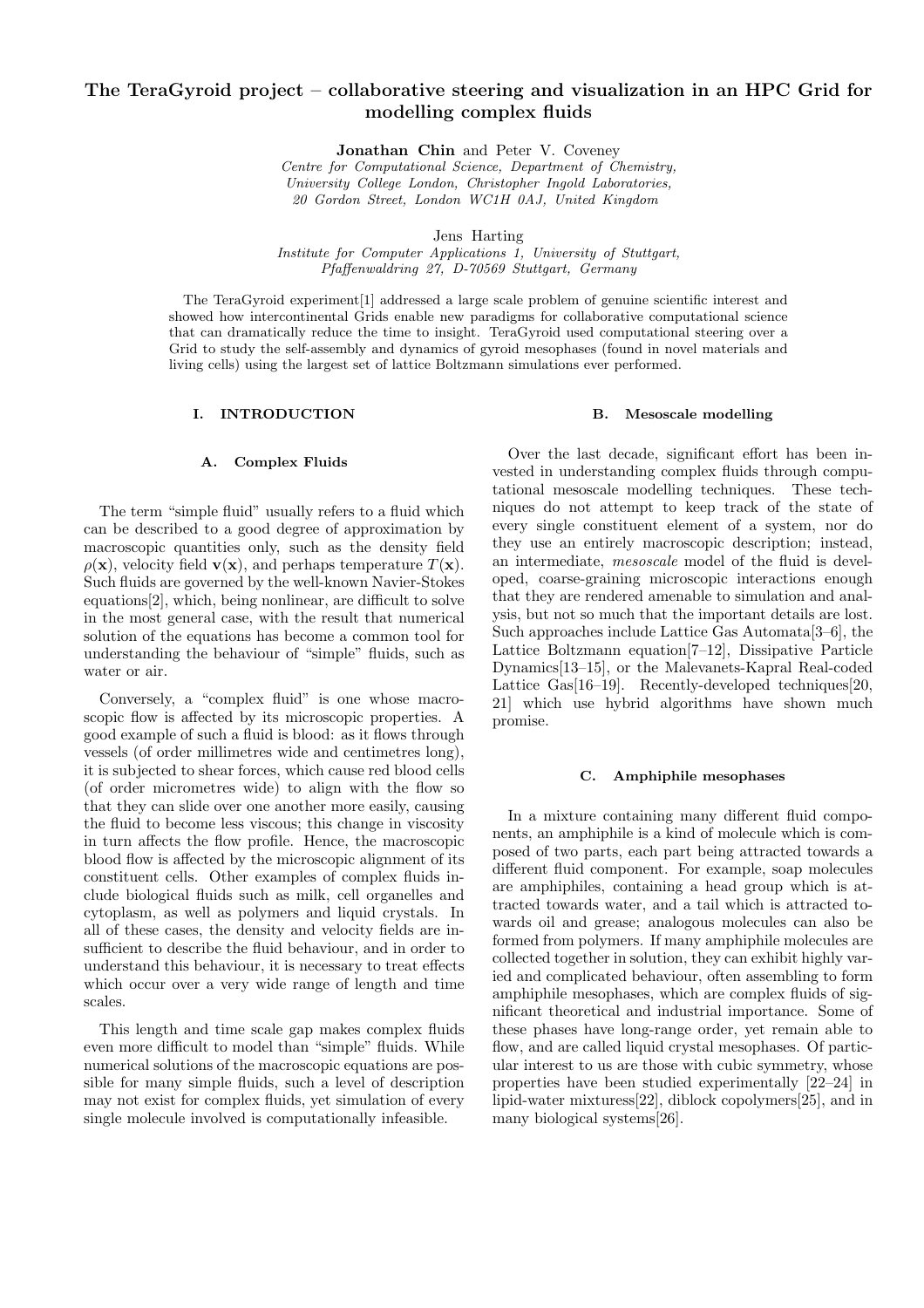It was recently shown by González and Coveney[27] that the dynamical self-assembly of a particular amphiphile mesophase, the gyroid, can be modelled using the lattice Boltzmann method. This mesophase was observed to form from a homogeneous mixture, without any external constraints imposed to bring about the gyroid geometry, which is an emergent effect of the mesoscopic fluid parameters.

It is important to note that this method allows examination of the dynamics of mesophase formation, since most treatments to date have focussed on properties or mathematical description[28, 29] of the static equilibrium state. In addition to its biological importance, there have been recent attempts[30] to use self-assembling gyroids to constructing nanoporous materials.

During the gyroid self-assembly process, several small, separated gyroid-phase regions or domains may start to form, and then grow. Since the domains evolve independently, the independent gyroid regions will in general not be identical, and can differ in orientation, position, or unit cell size; grain-boundary defects arise between gyroid domains. Inside a domain, there may be dislocations, or line defects, corresponding to the termination of a plane of unit cells; there may also be localised non-gyroid regions, corresponding to defects due to contamination or inhomogeneities in the initial conditions. Understanding such defects is therefore important for our knowledge of the dynamics of surfactant systems, and crucial for an understanding of how best to produce mesophases experimentally and industrially.

In small-scale simulations of the gyroid, the mesophase will evolve to perfectly fill the simulated region, without defects. As the lattice size grows, it becomes more probable that multiple gyroid domains will emerge independently, so that grain boundary defects are more likely to appear, and the time required for localized defects to diffuse across the lattice increases, making it more likely that defects will persist. Therefore, examination of the defect behaviour of surfactant mesophases requires the simulation of very large systems.

#### II. THE TERAGYROID SIMULATION GRID

Sufficiently large-scale simulations of surfactant dynamics require large amounts of CPU time and disk space; the use of Grid technologies makes such simulations feasible. Other novel techniques such as steering, migration, and real-time visualization, were also deployed, as described below.

# A. Logistics

The LB3D code used for the simulations was designed to run on parallel computers, using MPI for communication. In each simulation, the fluid is discretized onto a cuboidal lattice, each lattice point containing information about the fluid in the corresponding region of space. Each lattice site requires about a kilobyte of memory per lattice site so that, for example, a simulation on a 128<sup>3</sup> lattice would require around 2.2GB memory, and a single system checkpoint would require about 2.2GB of disk space.

The output from a simulation usually takes the form of a single 4-byte floating-point number for each lattice site, representing, for example, the density of a particular fluid component at that site. Therefore, a density field snapshot from a  $128^3$  system would produce output files of around 8MB.

As a conservative rule of thumb, the code runs at approximately 10<sup>4</sup> lattice site updates per second per CPU on a fairly recent machine, and has been observed to have roughly linear scaling up to order  $10^3$  compute nodes. A  $128^3$  simulation contains around  $2.1 \times 10^6$  lattice sites; running it for 1000 timesteps requires  $2.1 \times 10^9$  site updates, or  $2.1 \times 10^5$  CPU seconds: this is about an hour of real time, split across 64 CPUs. The largest simulation performed used a  $1024^3$  lattice; the smallest,  $64^3$ . Around 2TB of data was generated in total.

# B. Migration

Table I describes the high-performance computing machines on which most of the simulation work was performed. Such machines are typically heavily used, so that intensive jobs are submitted in advance to a batch queue, and then run when enough resources are available to do so. The situation frequently arises, therefore, that while a simulation is running on one machine, CPU time becomes available on another machine which may be able to run the job faster or cheaper. The LB3D program which was used to perform these simulations, has the ability to "checkpoint" its entire state to a file. This file can then be moved to another machine, and the simulation restarted there, even if the new machine has a different number of CPUs or even a completely different architecture. It has been verified that the simulation results are independent of the machine on which the calculation runs, so that a single simulation may be migrated between different machines as necessary without affecting its output.

#### C. Computational Steering

The technique of computational steering[31–33] has been used successfully in smaller-scale simulations to optimize resource usage. Typically, the procedure for running a simulation of the self-assembly of a mesophase would be to set up the initial conditions, and then submit a batch job to run for a certain, fixed number of timesteps. If the timescale for structural assembly is unknown then the initial number of timesteps for which the simulation runs is, at best, an educated guess. It is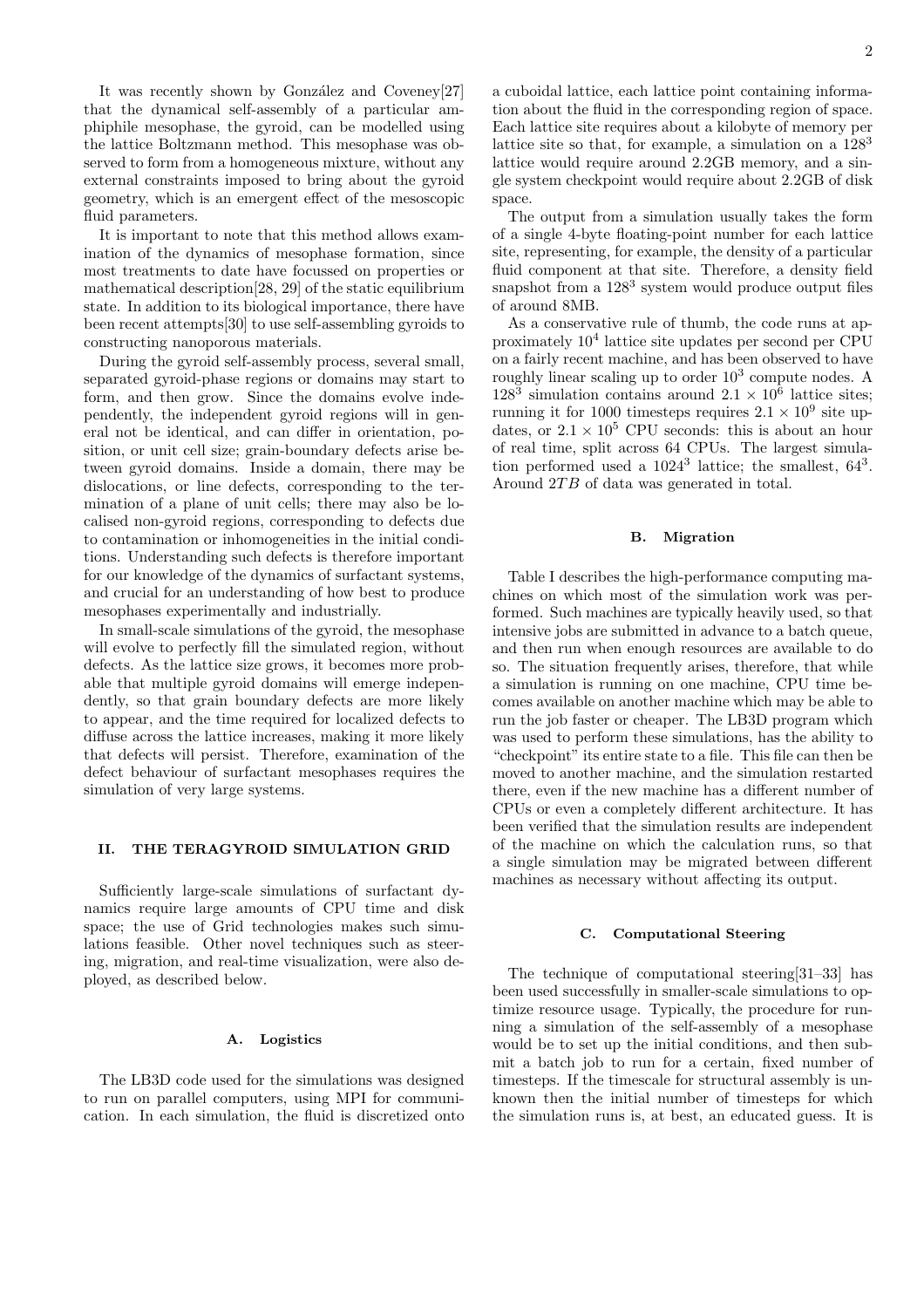| Machine name              | Location                 | Number of CPUs | Architecture         | Peak performance (Tflops) |
|---------------------------|--------------------------|----------------|----------------------|---------------------------|
| <b>HPCx</b>               | Daresbury, UK            | 1280           | IBM Power4 Regatta   | 6.6                       |
| Lemieux                   | PSC, Pittsburgh, PA, USA | 3000           | HP/Compaq            |                           |
| TeraGrid Itanium2 Cluster | NCSA, USA                | 256            | Itanium <sub>2</sub> | 1.3                       |
| TeraGrid Itanium2 Cluster | SDSC, USA                | 256            | Itanium <sub>2</sub> | 1.3                       |
| Green                     | CSAR, Manchester, UK     | 512            | SGI Origin3800       | $0.512$ (shared)          |
| Newton                    | CSAR, Manchester, UK     | 256            | Itanium <sub>2</sub> | $0.384$ (shared)          |

TABLE I: The main TeraGyroid simulation machines

| Machine name                   | Location         | Architecture                                                |
|--------------------------------|------------------|-------------------------------------------------------------|
| Bezier                         |                  | Manchester, UK SGI Onyx 300, 6x IR3 graphics pipes, 32 CPUs |
| Dirac                          | London, UK       | SGI Onyx 2, 2x IR3 graphics pipes, 16 CPUs                  |
| SGI loan machine               | Phoenix, AZ, USA | SGI Onyx, 1xIR4 graphics pipe, 1xIR3 pipe                   |
| TeraGrid Visualization Cluster | ANL, USA         | Intel Xeon                                                  |
| NCSA Visualization Cluster     | NCSA             | SGI Onyx                                                    |

TABLE II: The main TeraGyroid visualization machines

not uncommon to examine the results of such a simulation once they return from the batch queue, only to find that a simulation has not been run for sufficient time (in which case it must be tediously resubmitted), or that it ran for too long, and the majority of the computer time was wasted on simulation of an uninteresting equilibrium system showing no dynamical behaviour.

Another unfortunate scenario often occurs when the phase diagram of a simulated system is not well known, in which case a simulation may evolve away from a situation of interest, wasting further CPU time.

Computational steering, the ability to watch and control a calculation as it runs, can be used to avoid these difficulties: a simulation which has equilibrated may be spotted and terminated, saving CPU time wastage. More powerfully, a simulation may be steered through parameter space until it is unambiguously seen to be producing interesting results: this technique is very powerful when searching for emergent phenomena, such as the formation of surfactant micelles, which are not clearly related to the underlying simulation parameters.

Steering was performed using the RealityGrid steering library. The library was built with the intention of making it possible to add steering capabilities to existing simulation codes with as few changes as possible, and in as general a manner as possible. Once the application has initialized the steering library and informed it of which parameters are to be steered, then after every timestep of the simulation, it is possible to perform tasks such as checkpointing the simulation, saving output data, stopping the simulation, or restarting from an existing checkpoint.

When a steered simulation is started, a Steering Grid Service (SGS) is also created, to represent the steerable simulation on the Grid. The SGS publishes its location to a Registry service, so that steering clients may find it. This design means that it is possible for clients to dynamically attach to and detach from running simulations.

The SGS code was implemented in Perl, and communication between clients, registries, and steered simulations, is performed using the SOAP protocol.

### D. Visualization

Successful computational steering requires that the simulation operators have a good understanding of what the simulation is doing, in real time: this in turn requires good visualization capabilities. Each running simulation emits output files after certain periods of simulation time have elapsed. The period between output emission is initially determined by guessing a timescale over which the simulation will change in a substantial way; however, this period is a steerable parameter, so that the output rate can be adjusted for optimum visualization without producing an excessive amount of data.

The LB3D code itself will only emit volumetric datasets as described above; these must then be rendered into a human-comprehensible form through techniques including volume-rendering, isosurfacing, raytracing, slice planes, and Fourier transforms. The process of producing such comprehensible data from the raw datasets is itself computationally intensive, particularly if it is to be performed in real time, as required for computational steering.

For this reason, the project used separate visualization clusters, described in Table II, to render the data. Output volumes were sent using globus io from the simulation machine to the remote visualization machine, so that the simulation could proceed independently of the visualization; these were then rendered using the open source VTK[34] visualization library into bitmap images, which were in turn multicast over the AccessGrid using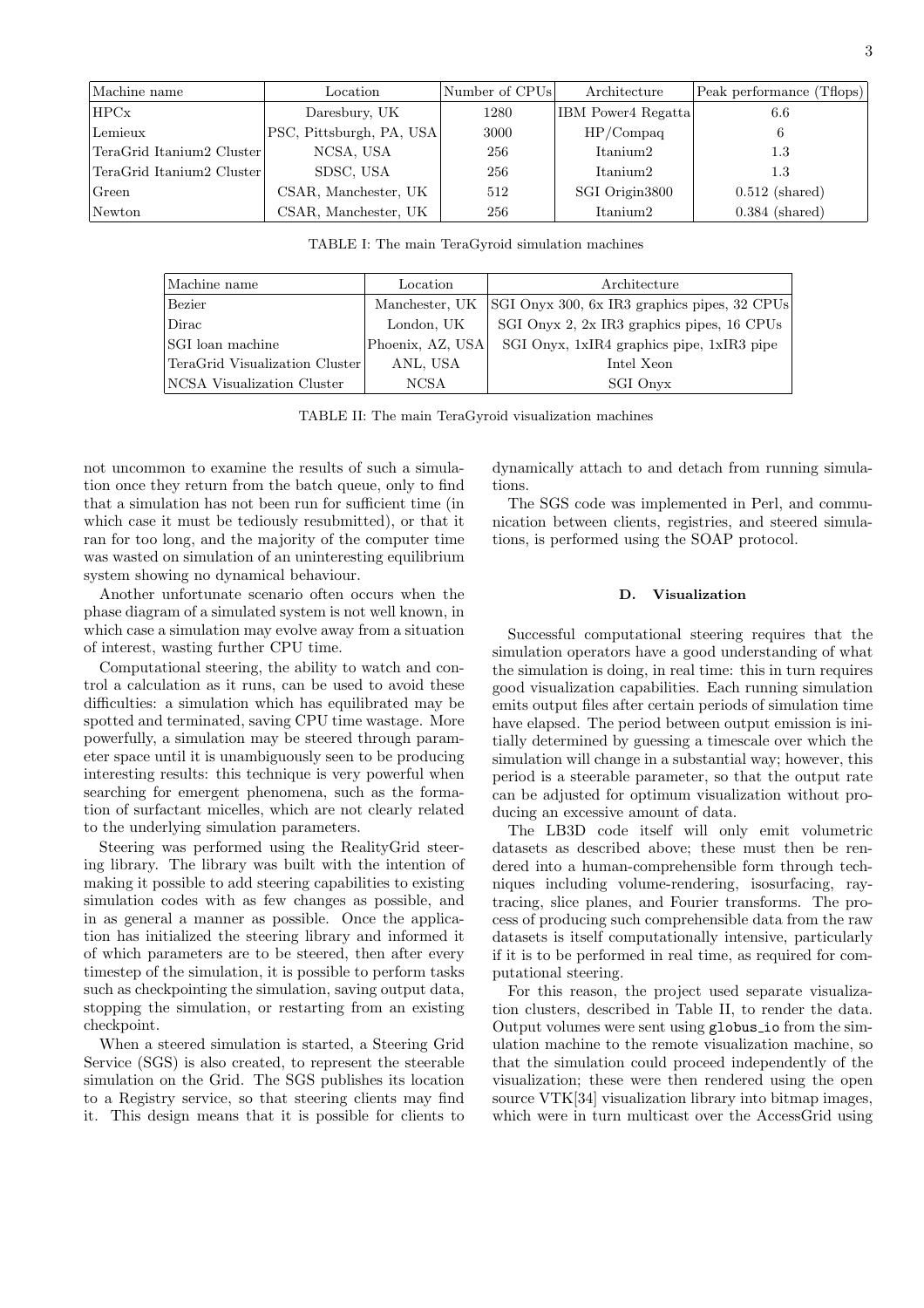the Chromium[35] and FLXmitter[36] libraries, so that the state of the simulation could be viewed by scientists around the globe. In particular, this was demonstrated by performing and interacting with a simulation in front of a live worldwide audience, as part of the SCGlobal track of the SuperComputing 2004 conference.

There are many parameters for such a visualization, such as the region of the simulation being visualized, colour maps, isosurface levels, and orientation of the visualization geometry. These were controlled through SGI's VizServer software, allowing control of the geometry from remote sites.

The RealityGrid steering architecture was designed in a sufficiently general manner that visualization services can also be represented by Steering Grid Services: in order to establish a connection between the visualization process and the corresponding simulation, the simulation SGS can be found through the Registry, and then interrogated for the information required to open the link.

#### E. Coordination

In order to be able to deploy the above described components as part of a usable simulation Grid, a substantial amount of coordination is necessary, so that the end user is able to launch an entire simulation pipeline, containing migratable simulation, visualization, and steering components, from a unified interface. This requires a system for keeping track of which services are available, which components are running, taking care of the checkpoints and data which are generated, and to harmonize communication between the different components.

This was achieved through the development of a Registry service, implemented using the  $OGSI::Lite[37]$ toolkit. The RealityGrid steering library[31], which exposes an API to which applications such as the simulation are linked, communicates with the rest of the Grid by exposing itself as a Grid Service, as shown in Figure 1. Through the Registry service, steering clients are able to find, dynamically attach to, communicate with, and detach from steering services to control a simulation or visualization process.

#### III. LESSONS LEARNED

A significant amount of effort was required to make sure that all the required software was ported to and ran smoothly on the required platforms: not only the application and visualization codes, but also the libraries on which they relied. A significant problem in using such a heterogeneous Grid is that the location and invocation of compilers and libraries differ widely, even between machines of the same architecture. Environmental parameters, such as the location of temporary and permanent filespace, file retention policies, or executable paths, also varied widely. During the project, these issues were dealt with through the use of *ad hoc* shell scripts, but this is not a satisfactory solution in general.

The TeraGyroid testbed network (Figure 2) was formed by federating separate Grids in the UK and US: this required each Grid to recognize users and certificates from other Grids. During the project, this was mostly dealt with by communication between the individuals involved, and by posting the IDs of the certificates which needed to be recognized on a Wiki; however, again, this is not a scalable long-term solution, and ideally the issue would be dealt with through use of a third-party certificate management system.

Much use was made of "dual-homed" systems, with multiple IP addresses on multiple networks. This caused problems due to the tendency of authentication systems such as SSL to confuse host identity with IP address, requiring ugly workarounds. More generally, most networking software at present assumes a homogeneous network, and delegates control of routing to much lower levels. This makes it difficult, for example, for a client process running on one host to move files between two other hosts using a specific network, in the case (as it was with the TeraGyroid project) where a high-bandwidth network has been constructed specifically for the transfer, and is to be preferred over other links.

Problems were encountered when the compute and visualization nodes were not directly connected to the Internet, but communicated through firewalls, which is a common situation on large clusters. Workarounds such as port-forwarding and process pinning were used during the project, but again do not represent good long-term solutions.

The simulation pipeline requires AccessGrid virtual venues and simulation, visualization, and storage facilities to be available simultaneously, at times when their human operators could reasonably expect to be around. This was often dealt with by manual reservation of resources by systems administrators, but the ideal solution would involve automated advance reservation and co-allocation procedures.

It was generally found that existing middleware toolkits such as Globus were rather heavyweight, requiring substantial effort and local tuning on the part of systems administrators to install and maintain, particularly due to their reliance on specific versions of custom-patched libraries. The high-level lightweight Grid Service Container OGSI::Lite[37] was found to be invaluable to the project, since it allowed very rapid development and hosting of high-level services such as the Registry in a way which would not have been possible on similar timescales using toolkits such as Globus. These issues are examined in closer detail in a separate document[38].

The TeraGyroid project involved collaboration between hundreds of individuals across two continents, and would not have been possible without good communication facilities. The AccessGrid teleconferencing system was used to good effect<sup>[39]</sup> to hold organizational meetings. Text-based Internet Relay Chat (IRC) proved in-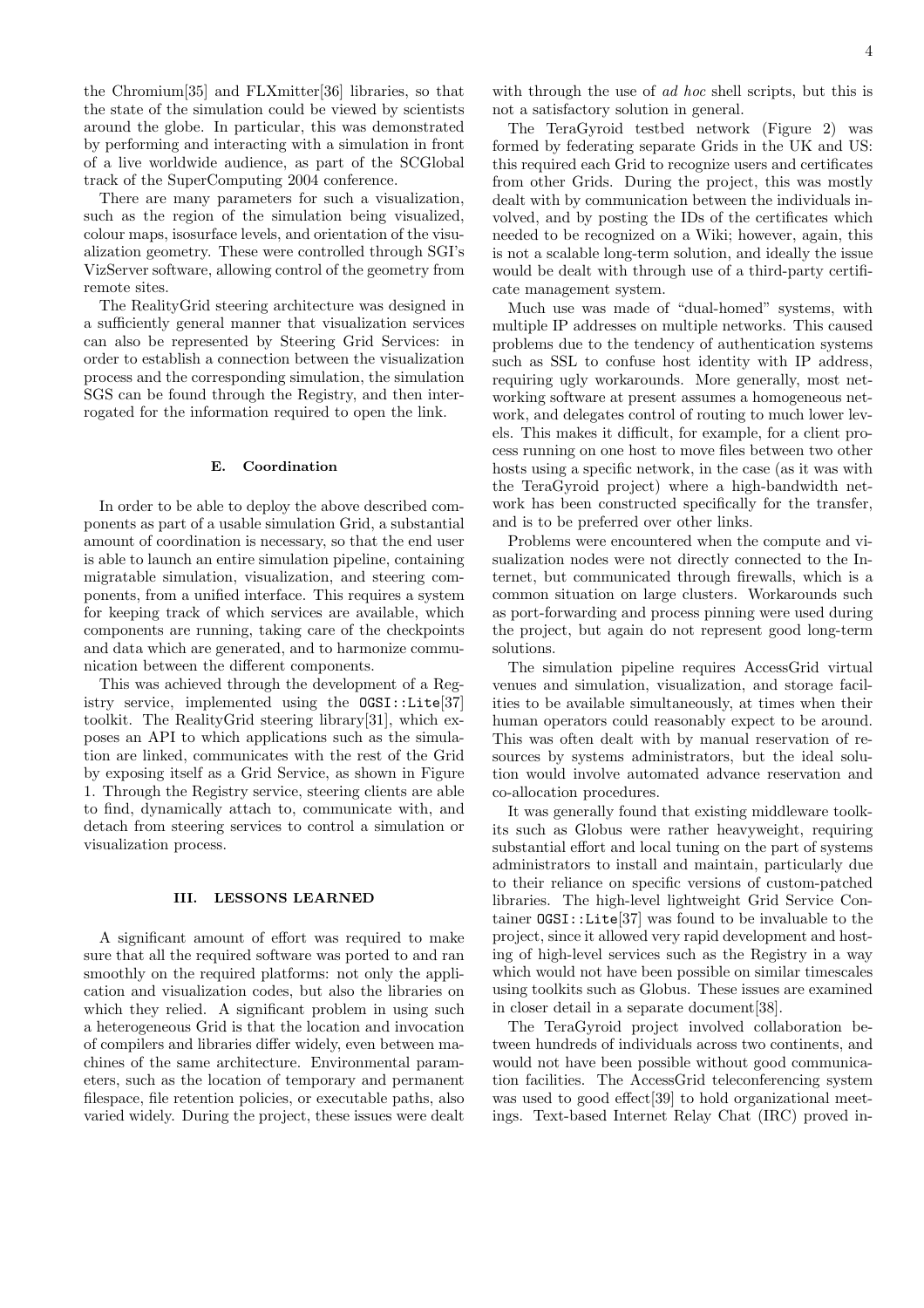

FIG. 1: Grid Services in a TeraGyroid simulation



FIG. 2: The TeraGyroid testbed network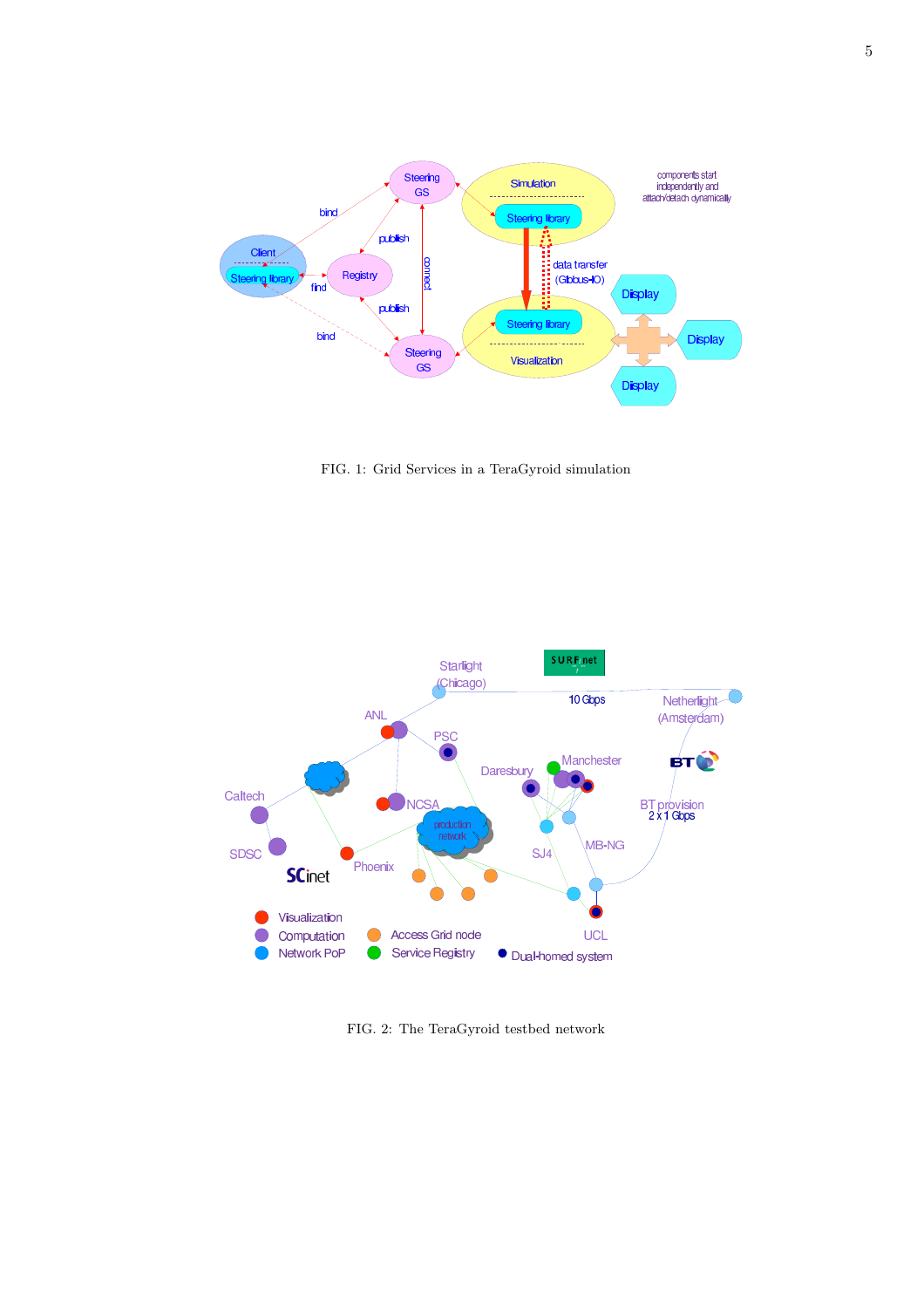valuable as a back-channel for debugging the simulation Grid. A user-editable web site, or Wiki, was a valuable tool which acted as a combined bulletin board, configuration repository, scheduling tool, and distributed notebook.

# IV. CONCLUSIONS

Simulation of defect dynamics in liquid crystal mesophases can require large amounts of computing power, not only for the calculation itself, but also for visualization and processing of the results. Computational steering can reduce wasted computer time and reduce time-to-insight.

A simulation Grid was formed to perform defect dynamics calculations, by federating US and UK-based HPC Grids through a custom high-performance network. Collaborative steering sessions with active participants on two continents and observers worldwide were made possible through this approach.

Several gaps in existing Grid tools were identified during the experiment: debugging network problems and

- [1] S. M. Pickles, R. J. Blake, B. M. Boghosian, J. M. Brooke, J. Chin, P. E. L. Clarke, P. V. Coveney, R. Haines, J. Harting, M. Harvey, et al., Proceedings of the Workshop on Case Studies on Grid Applications at GGF 10 (2004), URL http://www.zib.de/ggf/apps/ meetings/ggf10.html.
- [2] T. E. Faber, Fluid Dynamics for Physicists (Cambridge University Press, 1995), ISBN 0-521-42969-2.
- [3] J.-P. Rivet and J. P. Boon, Lattice Gas Hydrodynamics (Cambridge University Press, 2001).
- [4] U. Frisch, B. Hasslacher, and Y. Pomeau, Phys. Rev. Lett. 56, 1505 (1986).
- [5] D. H. Rothman and J. M. Keller, J. Stat. Phys. 52, 1119 (1988).
- [6] P. J. Love, Phil. Trans. R. Soc. Lond. A 360, 345 (2002).
- [7] S. Succi, The Lattice Boltzmann Equation for Fluid Dynamics and Beyond (Oxford University Press, 2001).
- G. R. McNamara and G. Zanetti, Phys. Rev. Lett. 61, 2332 (1988).
- [9] X. Shan and H. Chen, Phys. Rev. E 47, 1815 (1993).
- [10] A. Lamura, G. Gonnella, and J. M. Yeomans, Europhys. Lett. 45, 314 (1999).
- [11] H. Chen, B. M. Boghosian, P. V. Coveney, and M. Nekovee, Proc. R. Soc. Lond. A 456, 2043 (2000).
- [12] J. Chin and P. V. Coveney, Phys. Rev. E 66 (2002).
- [13] P. J. Hoogerbrugge and J. M. V. A. Koelman, Europhys. Lett. 19, 155 (1992).
- [14] P. Español and P. Warren, Europhys. Lett. 30, 191 (1995).
- [15] S. Jury, P. Bladon, M. Cates, S. Krishna, M. Hagen, N. Ruddock, and P. Warren, Phys. Chem. Chem. Phys. 1, 2051 (1999).
- [16] A. Malevanets and R. Kapral, Europhys. Lett. 44, 552 (1998).

harmonizing authentication and authorization systems are still far from easy; portability and interoperability of the software underlying the Grid are still at an unsatisfactory level. These issues and others were dealt with at the time using quick-fix workarounds, but general solutions are much needed.

The project has produced a large amount of scientifically valuable data, which is still being analysed. Analysis of the data is itself a computationally and scientifically demanding problem: the fluid nature of the liquid crystal creates interesting problems when trying to identify defect regions[40]. We expect to publish details of morphological and dynamical analysis of the data in forthcoming papers.

#### V. ACKNOWLEDGEMENTS

We are grateful to the U.K. Engineering and Physical Sciences Research Council (EPSRC) for funding much of this research through RealityGrid grant GR/R67699 and to EPSRC and the National Science Foundation (NSF) for funding the TeraGyroid project.

- [17] A. Malevanets and J. M. Yeomans, Europhys. Lett. 52, 231 (2000).
- [18] Y. Hashimoto, Y. Chen, and H. Ohashi, Comp. Phys. Comm. 129, 56 (2000).
- [19] T. Sakai, Y. Chen, and H. Ohashi, Comp. Phys. Comm. 129, 75 (2000).
- [20] A. L. Garcia, J. B. Bell, W. Y. Crutchfield, and B. J. Alter, J. Comp. Phys. 154, 134 (1999).
- [21] R. Delgado-Buscalioni and P. V. Coveney, Phys. Rev. E 67 (2003), URL http://link.aps.org/abstract/PRE/ v67/e046704.
- [22] J. M. Seddon and R. H. Templer, Polymorphism of Lipid-Water Systems (Elsevier Science B. V., 1995), chap. 3, pp. 97–160.
- [23] J. M. Seddon and R. H. Templer, Phil. Trans.: Phys. Sci. Eng. 344, 377 (1993).
- [24] C. Czeslik and R. Winter, J. Mol. Liq. 98, 283 (2002).
- [25] T. A. Shefelbine, M. E. Vigild, M. W. Matsen, D. A. Hajduk, M. A. Hillmyer, E. L. Cussler, and F. S. Bates, J. Am. Chem. Soc. 121, 8457 (1999).
- [26] T. Landh, FEBS Lett. **369**, 13 (1995).
- [27] N. González-Segredo and P. V. Coveney, Europhys. Lett. 65, 795 (2004), URL http://arxiv.org/abs/cond-mat/ 0310390.
- [28] P. J. F. Gandy and J. Klinowski, Chem. Phys. Lett. 321, 363 (2000).
- [29] K. Große-Brauckmann, Exp. Math. 6, 33 (1997), URL http://www.expmath.org/restricted/6/6.1/gyr.ps.
- [30] V. Z. H. Chan, J. Hoffman, V. Y. Lee, H. Iatrou, A. Avgeropoulos, N. Hadjichristidis, R. D. Miller, and E. L. Thomas, Science 286, 1716 (1999).
- [31] J. Chin, J. Harting, S. Jha, P. V. Coveney, A. R. Porter, and S. M. Pickles, Contemporary Physics 44, 417 (2003).
- [32] J. M. Brooke, P. V. Coveney, J. Harting, S. Jha, S. M.